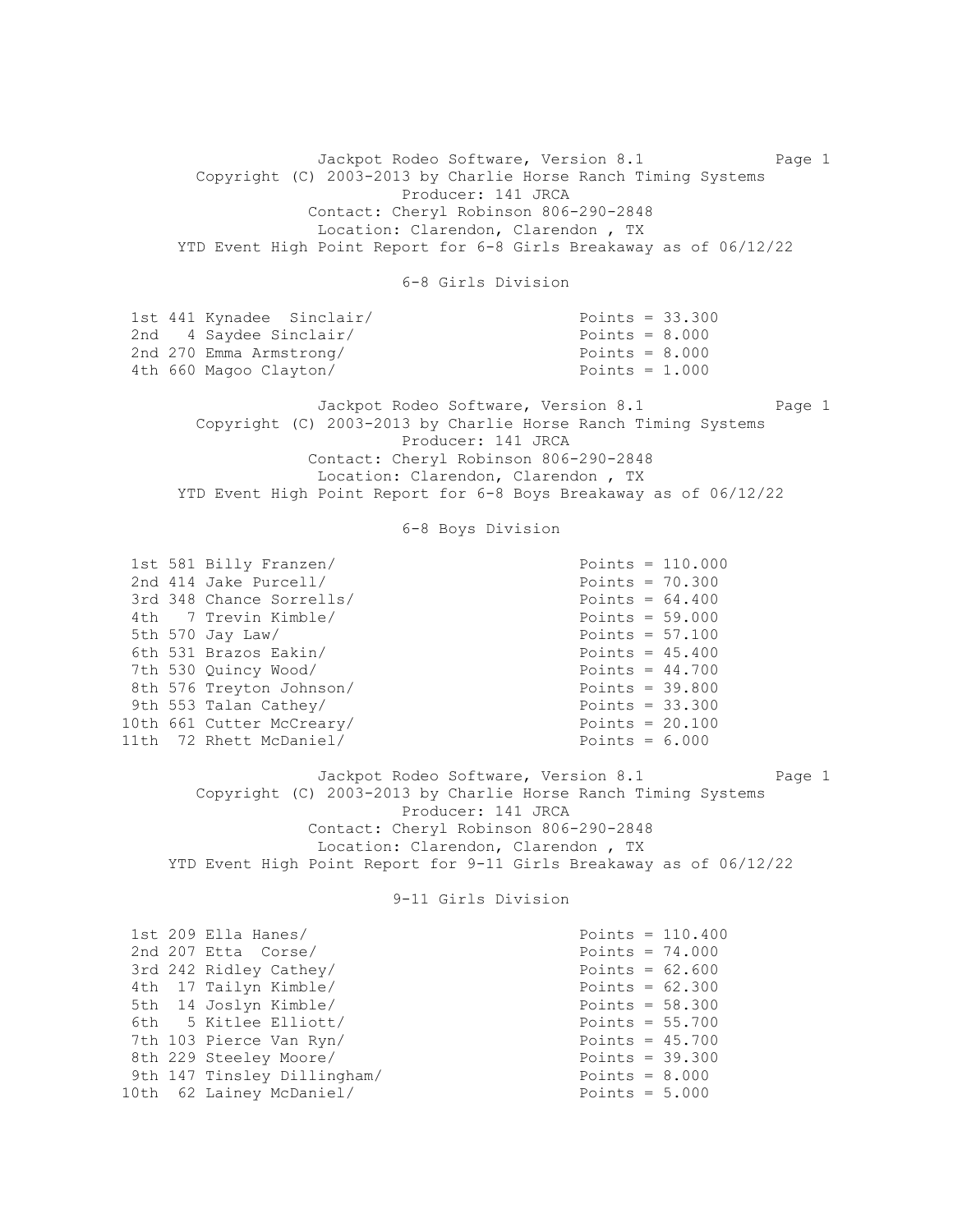Jackpot Rodeo Software, Version 8.1 Page 1 Copyright (C) 2003-2013 by Charlie Horse Ranch Timing Systems Producer: 141 JRCA Contact: Cheryl Robinson 806-290-2848 Location: Clarendon, Clarendon , TX YTD Event High Point Report for 9-11 Boys Breakaway as of 06/12/22

9-11 Boys Division

| 1st 308 Sterling Bruce/ | Points = $113.400$ |
|-------------------------|--------------------|
| 2nd 508 Cye Franzen/    | Points = $105.900$ |
| 3rd 551 Taos Armstrong/ | Points = $102.700$ |
| 4th 610 Colton Henson/  | Points = $84.500$  |
| 5th 27 Diesel Van Ryn/  | Points = $67.200$  |
| 6th 434 Ouay Bruce/     | Points = $41.300$  |
| 7th 96 Luke Purcell/    | Points = $38.600$  |
| 8th 618 Kallym Fuller/  | Points = $21.300$  |
| 9th 238 Kelby Wetsel/   | Points = $13.900$  |
| 10th 616 Tripp Cameron/ | Points = $6.000$   |

Jackpot Rodeo Software, Version 8.1 Page 1 Copyright (C) 2003-2013 by Charlie Horse Ranch Timing Systems Producer: 141 JRCA Contact: Cheryl Robinson 806-290-2848 Location: Clarendon, Clarendon , TX YTD Event High Point Report for 12-14 Girls Breakaway as of 06/12/22

12-14 Girls Division

|  | 1st 241 Bentley Cathey/     | Points = $104.900$ |  |
|--|-----------------------------|--------------------|--|
|  | 2nd 157 Abby McCreary/      | Points = $103.000$ |  |
|  | 3rd 148 Tye Ann Dillingham/ | Points = $90.900$  |  |
|  | 4th 552 Avery Armstrong/    | Points = $75.800$  |  |
|  | 5th 24 Chantzee Elliott/    | Points = $66.900$  |  |
|  | 6th 79 Kashlee Schumacher / | Points = $65.000$  |  |
|  | 7th 334 Kesslye Fuller/     | Points = $61.100$  |  |
|  | 8th 565 Kaytlyn Garrett/    | Points = $42.800$  |  |
|  | 9th 353 Cole Nichols/       | Points = $34.200$  |  |
|  | 10th 287 Meredithe Meeks/   | Points = $22.400$  |  |
|  | 11th 116 Stoney Decker/     | Points = $18.600$  |  |
|  | 12th 340 Jaycee Wetsel/     | Points = $17.200$  |  |
|  | 12th 234 Riley Wetsel/      | Points = $17.200$  |  |

Jackpot Rodeo Software, Version 8.1 Page 1 Copyright (C) 2003-2013 by Charlie Horse Ranch Timing Systems Producer: 141 JRCA Contact: Cheryl Robinson 806-290-2848 Location: Clarendon, Clarendon , TX YTD Event High Point Report for 12-14 Boys Breakaway as of 06/12/22

12-14 Boys Division

| 1st 230 Hazen Lamb/      | Points = $179.200$ |
|--------------------------|--------------------|
| 2nd 288 Slayde Stalls/   | Points = $129.100$ |
| 3rd 368 Rhyder Rosipal/  | Points = $127.400$ |
| 4th 271 Bowie Eakin/     | Points = $120.200$ |
| 5th 185 Kolton Grimsley/ | Points = $112.900$ |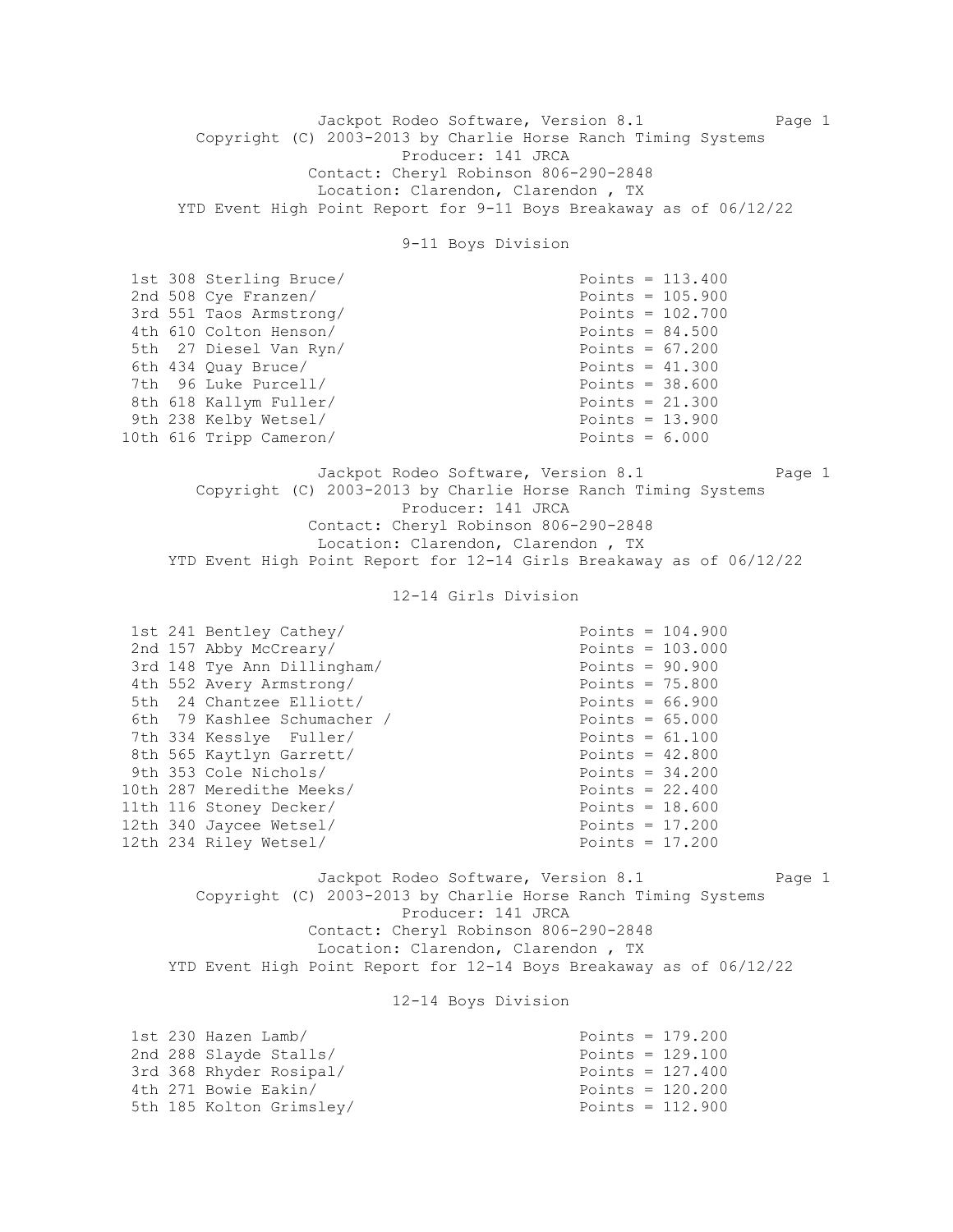|  | 6th 94 Kain Van Ryn/     | Points = $111.200$ |
|--|--------------------------|--------------------|
|  | 7th 231 Rylan Lamb/      | Points = $96.300$  |
|  | 8th 253 Cutter Bruce/    | Points = $96.200$  |
|  | 9th 655 Slade Kelley/    | Points = $79.300$  |
|  | 10th 458 Slaton Harkins/ | Points = $74.700$  |
|  | 11th 615 Rayce Cameron/  | Points = $64.200$  |
|  | 12th 292 Stanford Corse/ | Points = $57.600$  |
|  | 13th 574 Dalton Meeks/   | Points = $48.800$  |
|  | 14th 413 Brant Hughes/   | Points = $40.800$  |
|  | 15th 327 Tad Evans/      | Points = $28.800$  |
|  | 16th 257 Brenn Reed/     | Points = $26.800$  |
|  | 17th 590 Tripp Purcell/  | Points = $14.500$  |

Jackpot Rodeo Software, Version 8.1 Page 1 Copyright (C) 2003-2013 by Charlie Horse Ranch Timing Systems Producer: 141 JRCA Contact: Cheryl Robinson 806-290-2848 Location: Clarendon, Clarendon , TX YTD Event High Point Report for 15-19 Girls Breakaway as of 06/12/22

#### 15-19 Girls Division

1st  $46$  Abby McCreary  $2/$  Points = 267.400 2nd 134 Bentley Cathey 2/ 3rd 518 Kelli Frazier 2/ 4th 433 Kesslye Fuller 2/ 5th 131 Bentley Cathey 1/ 6th 67 Avery Armstrong 1/ 7th 49 Jaylee Lane 2/ 8th 543 Kelli Frazier 1/ 9th 89 Kashlee Schumacher 2/ 10th  $32$  Brenna Ellis  $2/$ 11th 592 Brenna Ellis  $1/$ 12th 442 Kashlee Schumacher 1/ 13th 163 Karlee Elliott  $2/$ 14th 415 Jaylee Lane  $1/$ 15th 19 Karlee Elliott  $1/$ 16th 1 Abby McCreary 1/ 17th 254 Meredithe Meeks 2/ 18th 91 Chantzee Elliott 1/ 19th 521 Kesslye Fuller 1/ 20th 588 Meredithe Meeks 1/  $21st$  2 Kendal Hill  $1/$ 22nd 514 Chantzee Elliott 2/  $23rd$   $284$  Cole Nichols  $2/$  $24th$  465 Kendall Hill  $2/$ 25th 280 Cole Nichols  $1/$ 26th 29 Stoney Decker 1/ 26th 211 Stoney Decker 2/ 28th 195 Kaytlyn Garrett 1/ 28th 352 Madilynn Nichols 1/ 28th 382 Madilynn Nichols 2/  $31st$  406 Ella Hanes  $1/$ 31st 614 Avery Armstrong 2/ 33rd 273 Ridley Cathey  $2/$ 33rd 272 Ridley Cathey 1/

| Poınts | $=$ | 267.400                          |
|--------|-----|----------------------------------|
| Points | $=$ | 220.100                          |
| Points | $=$ | 180.600                          |
| Points | $=$ | 137.<br>200                      |
| Points |     | 133.600                          |
| Points | $=$ | 127.300                          |
| Points | $=$ | 125.850                          |
| Points | $=$ | 116.000                          |
| Points | $=$ | 108.400                          |
| Points | $=$ | 92.900                           |
| Points | $=$ | 81.500                           |
| Points | $=$ | 81.400                           |
| Points | =   | .400<br>77                       |
| Points | $=$ | 76.250                           |
| Points | $=$ | 67.400                           |
| Points | $=$ | 66.500                           |
| Points | $=$ | 62.600                           |
| Points | $=$ | 44<br>.500                       |
| Points | $=$ | 41<br>.600                       |
| Points | $=$ | 40.800                           |
| Points | $=$ | 32.400                           |
| Points | $=$ | 31.300                           |
| Points | $=$ | 25.200                           |
| Points | $=$ | 19.000                           |
| Points | $=$ | 7.800                            |
| Points | $=$ | 4<br>$\ddot{\phantom{a}}$<br>000 |
| Points | $=$ | 4<br>000<br>$\ddot{\phantom{a}}$ |
| Points | $=$ | 3.<br>000                        |
| Points | $=$ | $\ddot{\phantom{a}}$<br>3<br>000 |
| Points | $=$ | $\overline{a}$<br>3<br>000       |
| Points |     | $\overline{2}$ .<br>000          |
| Points | $=$ | 000<br>2.                        |
| Points | $=$ | 1.<br>000                        |
| Points | $=$ | $\mathbf 1$<br>.000              |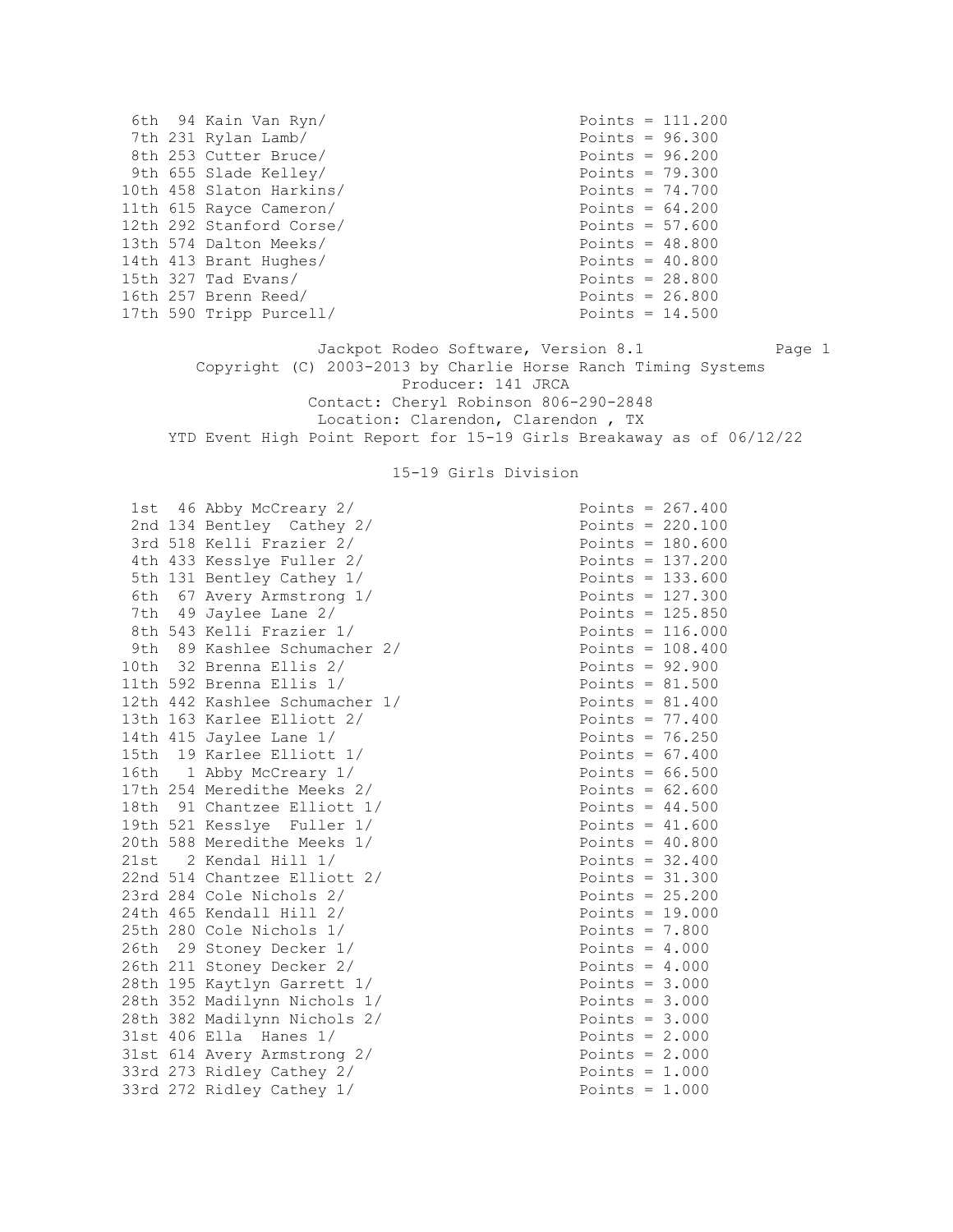Jackpot Rodeo Software, Version 8.1 Page 1 Copyright (C) 2003-2013 by Charlie Horse Ranch Timing Systems Producer: 141 JRCA Contact: Cheryl Robinson 806-290-2848 Location: Clarendon, Clarendon , TX YTD Event High Point Report for 9-11 Boys Double Mugging as of 06/12/22

9-11 Boys Division

| 1st 551 Taos Armstrong/ | Points = $125.000$ |  |
|-------------------------|--------------------|--|
| 2nd 508 Cye Franzen/    | Points = $92.000$  |  |
| 3rd 308 Sterling Bruce/ | Points = $89.100$  |  |
| 4th 27 Diesel Van Ryn/  | Points = $73.400$  |  |
| 5th 610 Colton Henson/  | Points = $47.200$  |  |
| 6th 616 Tripp Cameron/  | Points = $21.300$  |  |
| 7th 96 Luke Purcell/    | Points = $15.700$  |  |
| 8th 618 Kallym Fuller/  | Points = $13.900$  |  |
| 9th 434 Ouay Bruce/     | Points = $4.000$   |  |

Jackpot Rodeo Software, Version 8.1 Page 1 Copyright (C) 2003-2013 by Charlie Horse Ranch Timing Systems Producer: 141 JRCA Contact: Cheryl Robinson 806-290-2848 Location: Clarendon, Clarendon , TX YTD Event High Point Report for 12-14 Boys Calf Roping as of 06/12/22

12-14 Boys Division

|  | 1st 292 Stanford Corse/  |                    | Points = $174.100$ |
|--|--------------------------|--------------------|--------------------|
|  | 2nd 253 Cutter Bruce/    |                    | Points = $169.600$ |
|  | 3rd 615 Rayce Cameron/   | Points = $146.200$ |                    |
|  | 4th 185 Kolton Grimsley/ |                    | Points = $144.500$ |
|  | 5th 230 Hazen Lamb/      | Points = $135.100$ |                    |
|  | 6th 271 Bowie Eakin/     | Points = $124.900$ |                    |
|  | 7th 231 Rylan Lamb/      | Points = $95.400$  |                    |
|  | 8th 327 Tad Evans/       | Points = $93.900$  |                    |
|  | 9th 257 Brenn Reed/      | Points = $76.000$  |                    |
|  | 10th 368 Rhyder Rosipal/ | Points = $59.400$  |                    |
|  | 11th 288 Slayde Stalls/  | Points = $45.000$  |                    |
|  | 12th 590 Tripp Purcell/  | Points = $30.900$  |                    |
|  | 13th 655 Slade Kelley/   | Points = $20.000$  |                    |
|  | 14th 458 Slaton Harkins/ | Points = $18.500$  |                    |
|  | 15th 94 Kain Van Ryn/    | Points = $15.500$  |                    |
|  | 16th 413 Brant Hughes/   | Points = $11.000$  |                    |
|  | 17th 574 Dalton Meeks/   | Points = $4.000$   |                    |

Jackpot Rodeo Software, Version 8.1 Page 1 Copyright (C) 2003-2013 by Charlie Horse Ranch Timing Systems Producer: 141 JRCA Contact: Cheryl Robinson 806-290-2848 Location: Clarendon, Clarendon , TX YTD Event High Point Report for 15-19 Boys Calf Roping as of 06/12/22

15-19 Boys Division

| 1st 516 Clint Cross 1/ | Points = $122.400$ |  |
|------------------------|--------------------|--|
| 2nd 405 Clint Cross 2/ | Points = $75.200$  |  |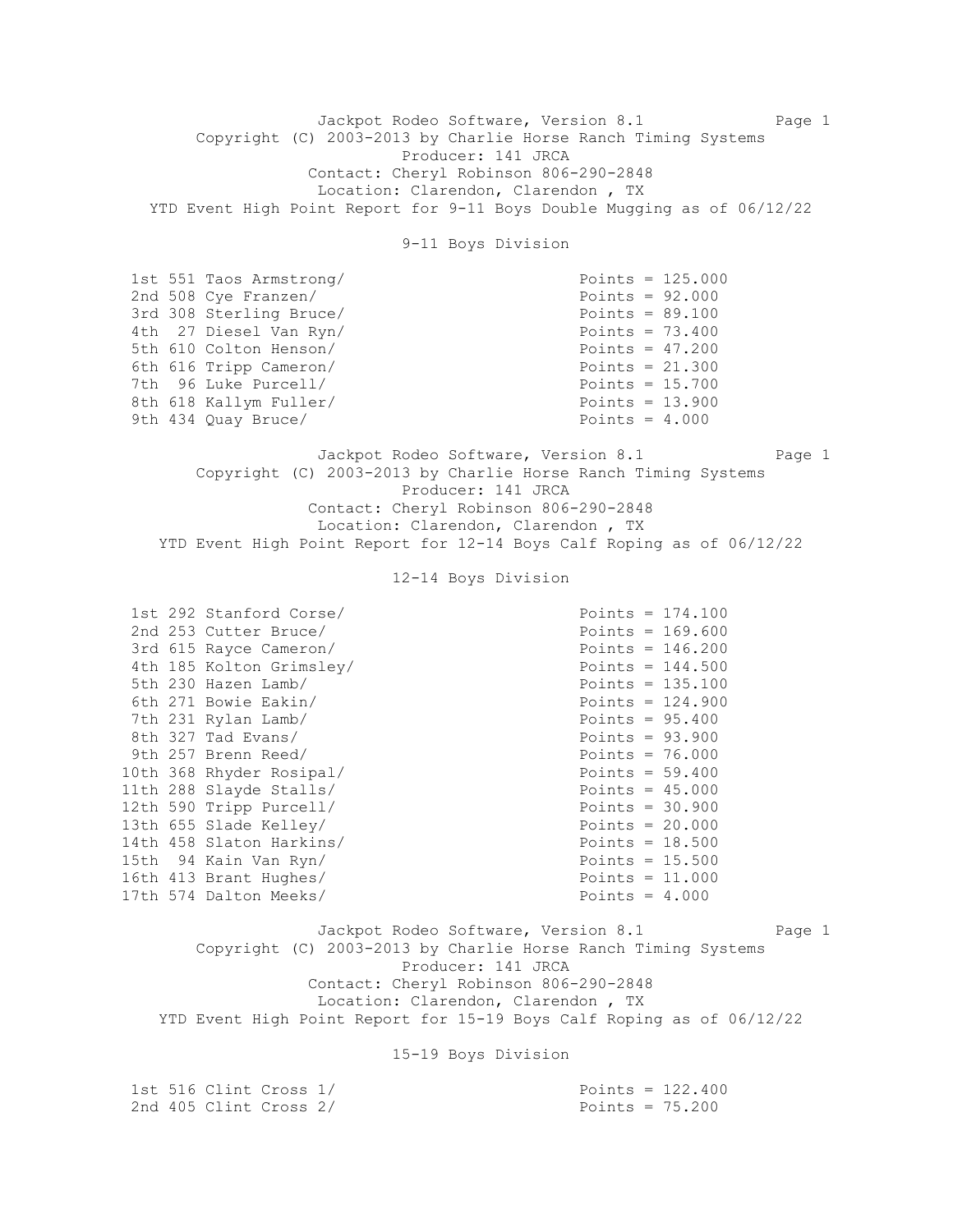3rd 619 Brody McCreary 2/ Points = 74.600 4th 156 Brody McCreary 1/ Points = 64.600<br>
5th 6 Cole Purcell 1/ Points = 62.200 5th  $6$  Cole Purcell  $1/$ 6th 589 Cole Purcell 2/ Points = 57.200 7th 315 Braxton Hughes 2/ Points = 53.600 8th 376 Braxton Hughes 1/ Points = 23.200 Jackpot Rodeo Software, Version 8.1 Page 1 Copyright (C) 2003-2013 by Charlie Horse Ranch Timing Systems Producer: 141 JRCA Contact: Cheryl Robinson 806-290-2848 Location: Clarendon, Clarendon , TX YTD Event High Point Report for 11&Under Girls Ribbon Roping as of 06/12/2 6-8 Girls Division 1st 441 Kynadee Sinclair/ Points = 59.800 2nd 270 Emma Armstrong/ Points = 56.300 3rd 4 Saydee Sinclair/ Points = 22.000 9-11 Girls Division 1st 103 Pierce Van Ryn/ Points = 54.200 2nd 209 Ella Hanes/ Points = 51.900  $3rd$  207 Etta Corse/  $20d$  Points = 24.100 4th 242 Ridley Cathey/ Points = 21.000 Jackpot Rodeo Software, Version 8.1 Page 1 Copyright (C) 2003-2013 by Charlie Horse Ranch Timing Systems Producer: 141 JRCA Contact: Cheryl Robinson 806-290-2848 Location: Clarendon, Clarendon , TX YTD Event High Point Report for 11&Under Boys Ribbon Roping as of 06/12/2 6-8 Boys Division 1st 531 Brazos Eakin/ Points = 49.000 2nd 414 Jake Purcell/ 3rd 7 Trevin Kimble/ Points = 13.000 9-11 Boys Division 1st 508 Cye Franzen/ Points = 144.700 2nd 308 Sterling Bruce/ Points = 110.000 3rd 610 Colton Henson/ Points = 96.000 4th 551 Taos Armstrong/<br>
5th 27 Diesel Van Ryn/<br>
Points = 46.000 5th 27 Diesel Van Ryn/<br>6th 616 Tripp Cameron/ Points = 21.300 6th 616 Tripp Cameron/ 7th 96 Luke Purcell/ Points = 8.000 8th 434 Quay Bruce/ Points = 4.000 8th 618 Kallym Fuller/ Points = 4.000 Jackpot Rodeo Software, Version 8.1 Page 1 Copyright (C) 2003-2013 by Charlie Horse Ranch Timing Systems Producer: 141 JRCA Contact: Cheryl Robinson 806-290-2848 Location: Clarendon, Clarendon , TX YTD Event High Point Report for 12-14 Girls Ribbon Roping as of 06/12/22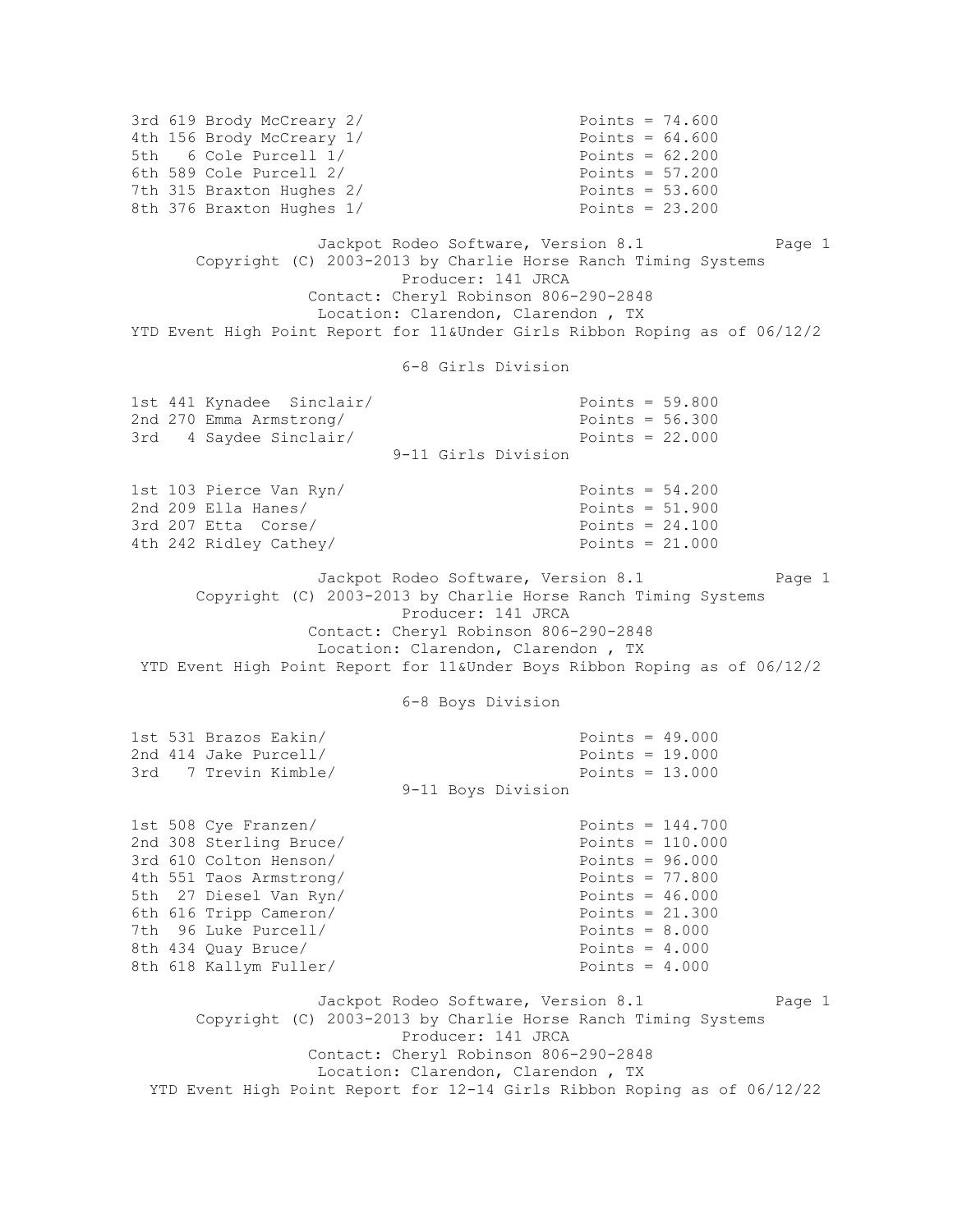| 1st 334 Kesslye Fuller/<br>2nd 157 Abby McCreary/<br>3rd 552 Avery Armstrong/<br>4th 241 Bentley Cathey/<br>5th 287 Meredithe Meeks/<br>6th 148 Tye Ann Dillingham/                                                                                                                                                                                                                                                                            | Points = $79.000$<br>Points = $63.000$<br>Points = $59.600$<br>Points = $50.300$<br>Points = $24.500$<br>Points = $14.500$                                                                                                                                                                                                                                                      |  |  |  |
|------------------------------------------------------------------------------------------------------------------------------------------------------------------------------------------------------------------------------------------------------------------------------------------------------------------------------------------------------------------------------------------------------------------------------------------------|---------------------------------------------------------------------------------------------------------------------------------------------------------------------------------------------------------------------------------------------------------------------------------------------------------------------------------------------------------------------------------|--|--|--|
| Jackpot Rodeo Software, Version 8.1<br>Page 1<br>Copyright (C) 2003-2013 by Charlie Horse Ranch Timing Systems<br>Producer: 141 JRCA<br>Contact: Cheryl Robinson 806-290-2848<br>Location: Clarendon, Clarendon, TX<br>YTD Event High Point Report for 12-14 Boys Ribbon Roping as of 06/12/22                                                                                                                                                 |                                                                                                                                                                                                                                                                                                                                                                                 |  |  |  |
| 12-14 Boys Division                                                                                                                                                                                                                                                                                                                                                                                                                            |                                                                                                                                                                                                                                                                                                                                                                                 |  |  |  |
| 1st 230 Hazen Lamb/<br>2nd 271 Bowie Eakin/<br>3rd 292 Stanford Corse/<br>4th 368 Rhyder Rosipal/<br>5th 288 Slayde Stalls/<br>6th 615 Rayce Cameron/<br>7th 327 Tad Evans/<br>8th 231 Rylan Lamb/<br>9th 185 Kolton Grimsley/<br>10th 413 Brant Hughes/<br>11th 94 Kain Van Ryn/<br>12th 458 Slaton Harkins/<br>13th 655 Slade Kelley/<br>14th 253 Cutter Bruce/<br>15th 574 Dalton Meeks/<br>16th 257 Brenn Reed/<br>17th 590 Tripp Purcell/ | Points = $157.500$<br>Points = $150.700$<br>Points = $132.800$<br>Points = $112.200$<br>Points = $112.100$<br>Points = $110.300$<br>Points = $99.100$<br>Points = $88.900$<br>Points = $84.600$<br>Points = $73.400$<br>Points = $61.100$<br>Points = $48.300$<br>Points = $36.000$<br>Points = $35.200$<br>Points = $30.800$<br>Points = $4.000$<br>Points = $2.000$<br>Page 1 |  |  |  |
| Jackpot Rodeo Software, Version 8.1<br>Copyright (C) 2003-2013 by Charlie Horse Ranch Timing Systems<br>Producer: 141 JRCA<br>Contact: Cheryl Robinson 806-290-2848<br>Location: Clarendon, Clarendon, TX<br>YTD Event High Point Report for 3&Under Boys Stick Barrels as of 06/12/22                                                                                                                                                         |                                                                                                                                                                                                                                                                                                                                                                                 |  |  |  |
| 3 & Under Boys Division                                                                                                                                                                                                                                                                                                                                                                                                                        |                                                                                                                                                                                                                                                                                                                                                                                 |  |  |  |
| 1st 329 Lawton Sorrells/<br>2nd 227 Kress Hanes/                                                                                                                                                                                                                                                                                                                                                                                               | Points = $44.200$<br>Points = $40.600$                                                                                                                                                                                                                                                                                                                                          |  |  |  |
| Jackpot Rodeo Software, Version 8.1<br>Page 1<br>Copyright (C) 2003-2013 by Charlie Horse Ranch Timing Systems<br>Producer: 141 JRCA<br>Contact: Cheryl Robinson 806-290-2848<br>Location: Clarendon, Clarendon, TX<br>YTD Event High Point Report for 3&Under Boys Stick Goats as of 06/12/22                                                                                                                                                 |                                                                                                                                                                                                                                                                                                                                                                                 |  |  |  |
| 3 & Under Boys Division                                                                                                                                                                                                                                                                                                                                                                                                                        |                                                                                                                                                                                                                                                                                                                                                                                 |  |  |  |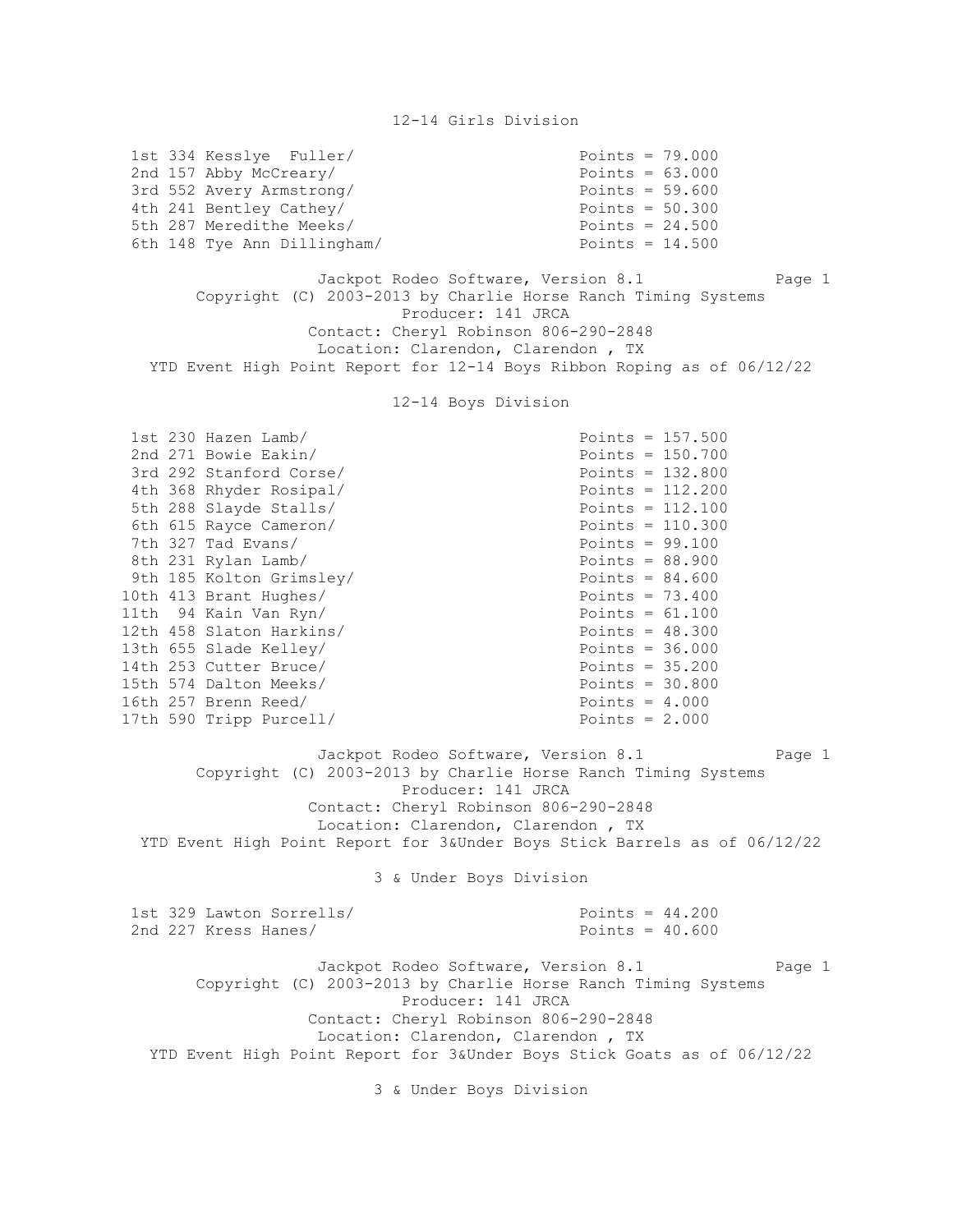1st 227 Kress Hanes/ Points = 43.000 2nd 329 Lawton Sorrells/ Points = 41.800 Jackpot Rodeo Software, Version 8.1 Page 1 Copyright (C) 2003-2013 by Charlie Horse Ranch Timing Systems Producer: 141 JRCA Contact: Cheryl Robinson 806-290-2848 Location: Clarendon, Clarendon , TX YTD Event High Point Report for 4-5 Boys Calf Dummy Roping as of 06/12/22 4-5 Boys&Girls Division 1st 372 Hayse Moore/ Points = 134.6000 2nd 577 Sterling Johnson/ Points = 120.200 3rd 64 Kreece Schroeter/ Points = 83.100 4th 617 Braxton Henson/ Points = 62.300 5th 25 Kelsi Grimsley/ Points = 57.300 6th 582 Quinn Oxley/ Points = 32.800 7th 118 Reagan Reed/ Points = 24.400  $8th$  213 Stetson Decker/  $90th$  213 Stetson Decker/  $90th$  213 Stetson Decker/ Jackpot Rodeo Software, Version 8.1 Page 1 Copyright (C) 2003-2013 by Charlie Horse Ranch Timing Systems Producer: 141 JRCA Contact: Cheryl Robinson 806-290-2848 Location: Clarendon, Clarendon , TX YTD Event High Point Report for 15-19 Girls Goat Tying as of 06/12/22 15-19 Girls Division 1st 521 Kesslye Fuller 1/ Points = 73.600 2nd 592 Brenna Ellis 1/ Points = 56.400 3rd 415 Jaylee Lane 1/ Points = 56.000 4th 401 Delaney Masters 1/ Points = 37.800 5th 90 Taylor Thompson 1/ Points = 24.400 6th 406 Ella Hanes 1/ Points = 22.500 7th 588 Meredithe Meeks 1/ Points = 20.400 Jackpot Rodeo Software, Version 8.1 Page 1 Copyright (C) 2003-2013 by Charlie Horse Ranch Timing Systems Producer: 141 JRCA Contact: Cheryl Robinson 806-290-2848 Location: Clarendon, Clarendon , TX YTD Event High Point Report for 12-14 Girls Goat Tying as of 06/12/22 12-14 Girls Division 1st 552 Avery Armstrong/ Points = 153.700  $2nd$  334 Kesslye Fuller/  $2nd$   $334$   $Kessley$   $Fuller/$  $3rd 157$  Abby McCreary/  $97.300$ 4th 542 Quin Billingsley/<br>
5th 148 Tye Ann Dillingham/<br>
6th 340 Javaso Motsel/<br>
90ints = 56 000 5th 148 Tye Ann Dillingham/ Points = 66.300 6th 340 Jaycee Wetsel/ Points = 56.000 7th 210 Delaney Masters/ Points = 54.200 8th 287 Meredithe Meeks/ Points = 44.300 9th 116 Stoney Decker/ Points = 30.000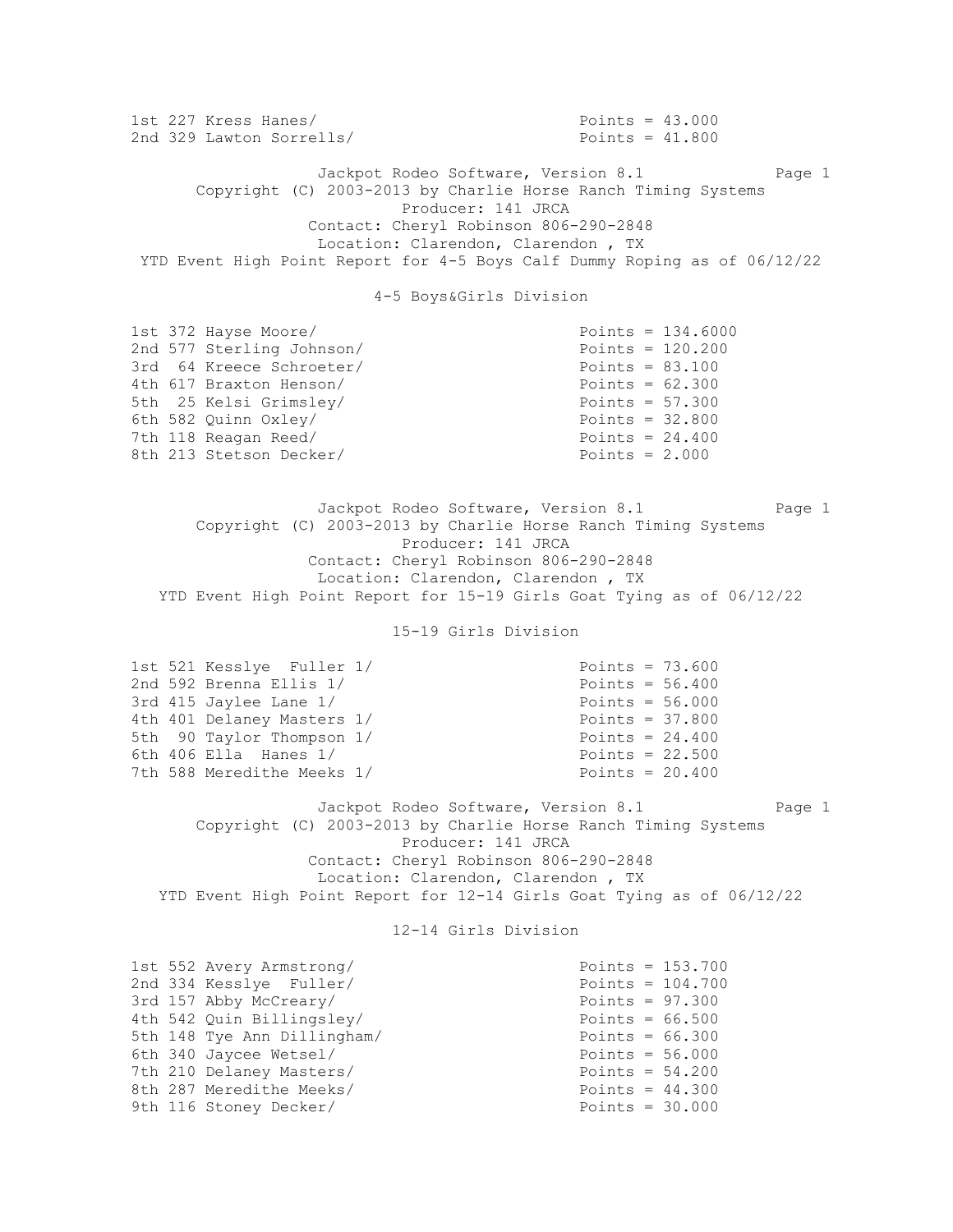10th 234 Riley Wetsel/ Points = 19.000 Jackpot Rodeo Software, Version 8.1 Page 1 Copyright (C) 2003-2013 by Charlie Horse Ranch Timing Systems Producer: 141 JRCA Contact: Cheryl Robinson 806-290-2848 Location: Clarendon, Clarendon , TX YTD Event High Point Report for 9-11 Girls Goat Tying as of 06/12/22 9-11 Girls Division 1st 17 Tailyn Kimble/ Points = 189.000 2nd 207 Etta Corse/ Points = 126.500 3rd 209 Ella Hanes/ Points = 111.400 4th 103 Pierce Van Ryn/<br>
5th 248 Paysli Jo Groves/<br>
Foints = 78.800<br>
6th 242 Pidlow Cathor/ 5th 248 Paysli Jo Groves/ Points = 78.800 6th 242 Ridley Cathey/ Points = 72.000 7th 147 Tinsley Dillingham/ Points = 68.900 8th 229 Steeley Moore/ Points = 61.900 9th 489 Raynee Robinson/ Points = 52.900 10th 14 Joslyn Kimble/ Points = 45.000 11th 62 Lainey McDaniel/ **Example 20** Points = 36.100 12th 204 Kadi Jai Nobile/ Points = 2.000 Jackpot Rodeo Software, Version 8.1 Page 1 Copyright (C) 2003-2013 by Charlie Horse Ranch Timing Systems Producer: 141 JRCA Contact: Cheryl Robinson 806-290-2848 Location: Clarendon, Clarendon , TX YTD Event High Point Report for 9-11 Boys Goat Tying as of 06/12/22 9-11 Boys Division  $1st$  551 Taos Armstrong/  $Points = 112.400$ 2nd 308 Sterling Bruce/ Points = 93.800 3rd 508 Cye Franzen/<br>
4th 618 Kallym Fuller/<br>
201300 Points = 90.300 4th 618 Kallym Fuller/ Points = 90.300<br>
5th 434 Quay Bruce/ Points = 77.200 5th 434 Quay Bruce/<br>
6th 610 Colton Henson/<br>
90ints = 65.200 6th 610 Colton Henson/ 7th 616 Tripp Cameron/ Points = 43.700 8th 238 Kelby Wetsel/ Points = 20.800 9th 27 Diesel Van Ryn/ Points = 17.700 Jackpot Rodeo Software, Version 8.1 Page 1 Copyright (C) 2003-2013 by Charlie Horse Ranch Timing Systems Producer: 141 JRCA Contact: Cheryl Robinson 806-290-2848 Location: Clarendon, Clarendon , TX YTD Event High Point Report for 6-8 Girls Goat Tying as of 06/12/22 6-8 Girls Division

1st 270 Emma Armstrong/ Points = 100.800 2nd 245 Finlay Groves/ Points = 69.600 3rd 4 Saydee Sinclair/ Points = 60.600 4th 441 Kynadee Sinclair/ Points = 52.200 5th 568 Braylie Roberts/ Points = 34.000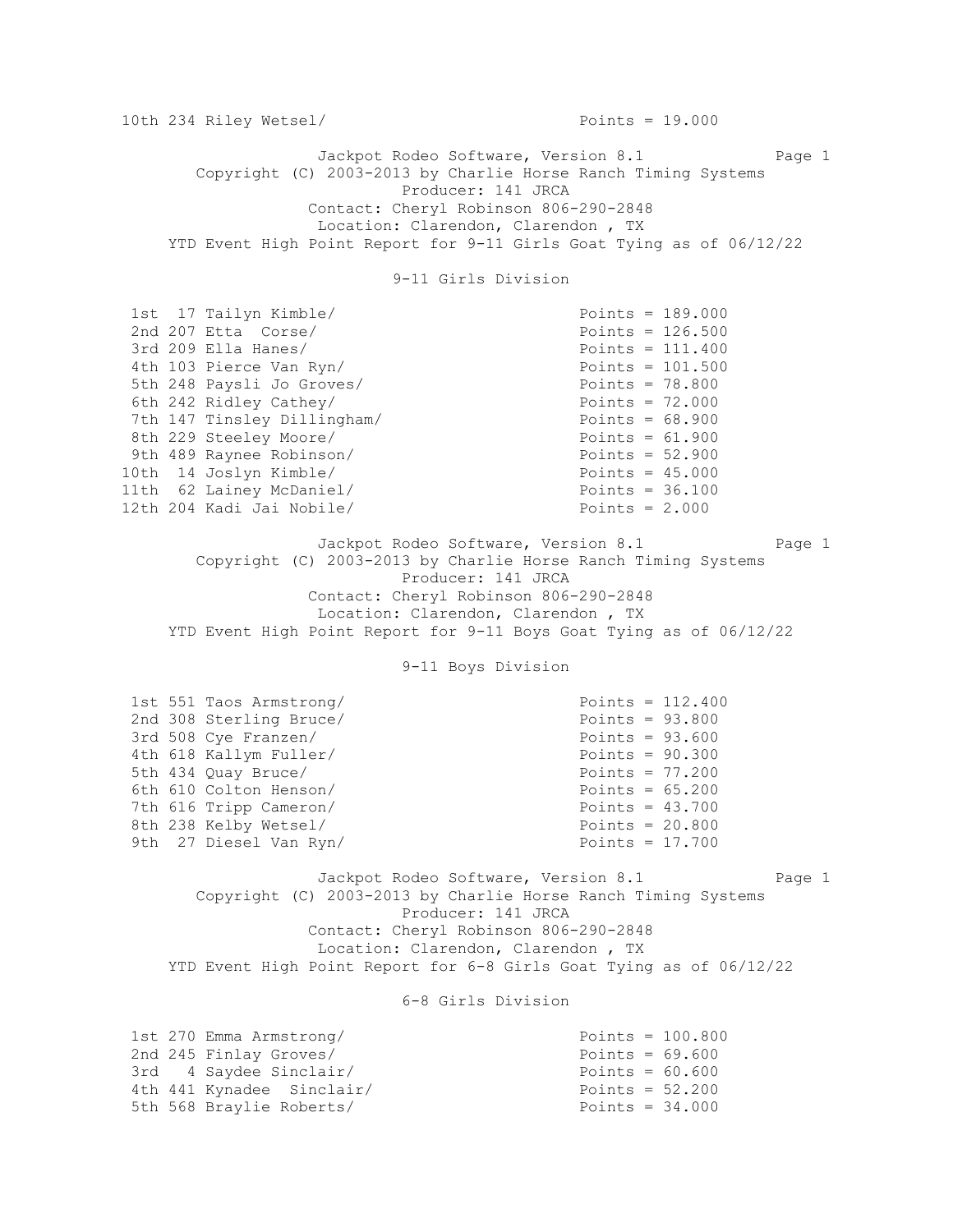6th 660 Magoo Clayton/ Points = 26.000 7th 224 Aubrey Reed/ Points = 17.400 Jackpot Rodeo Software, Version 8.1 Page 1 Copyright (C) 2003-2013 by Charlie Horse Ranch Timing Systems Producer: 141 JRCA Contact: Cheryl Robinson 806-290-2848 Location: Clarendon, Clarendon , TX YTD Event High Point Report for 6-8 Boys Goat Tying as of 06/12/22 6-8 Boys Division 1st 553 Talan Cathey/ Points = 196.600  $2nd$  531 Brazos Eakin/  $2nd$  531 Brazos Eakin/ 3rd 414 Jake Purcell/ Points = 175.200<br>
4th 7 Trevin Kimble/ Points = 131.200 4th 7 Trevin Kimble/ 5th 576 Treyton Johnson/<br>
6th 581 Billy Franzen/<br>
Points = 85.200 6th 581 Billy Franzen/ 7th 570 Jay Law/ Points = 49.300 8th 348 Chance Sorrells/ Points = 48.100 9th 530 Quincy Wood/ Points = 19.600 10th 34 Kyler Schroeter/ Points = 17.600 11th 268 Bray Reed/ Points = 13.400 12th 72 Rhett McDaniel/ Points = 11.000 13th 661 Cutter McCreary/ Points = 10.000 14th 217 Hayes Cure/ **Points = 2.000** Jackpot Rodeo Software, Version 8.1 Page 1 Copyright (C) 2003-2013 by Charlie Horse Ranch Timing Systems Producer: 141 JRCA Contact: Cheryl Robinson 806-290-2848 Location: Clarendon, Clarendon , TX YTD Event High Point Report for 4-5 Boys Goat Undecorating as of 06/12/22 4-5 Boys&Girls Division 1st 577 Sterling Johnson/ Points = 122.100 2nd 25 Kelsi Grimsley/ Points = 117.900<br>3rd 372 Hayse Moore/ Points = 87.100 3rd 372 Hayse Moore/  $3rA$   $3rA$  hayse moder<br>4th 64 Kreece Schroeter/ Points = 78.000 5th 617 Braxton Henson/ Points = 69.500 6th 233 Hayven Roberts/ Points = 51.600 7th 213 Stetson Decker/ Points = 19.500 5th 488 Kress Hanes/MOVE-UP Points = 13.600 9th 118 Reagan Reed/ Points = 9.700 Jackpot Rodeo Software, Version 8.1 Page 1 Copyright (C) 2003-2013 by Charlie Horse Ranch Timing Systems Producer: 141 JRCA Contact: Cheryl Robinson 806-290-2848

15-19 Girls Division

 Location: Clarendon, Clarendon , TX YTD Event High Point Report for 15-19 Girls Barrel Racing as of 06/12/22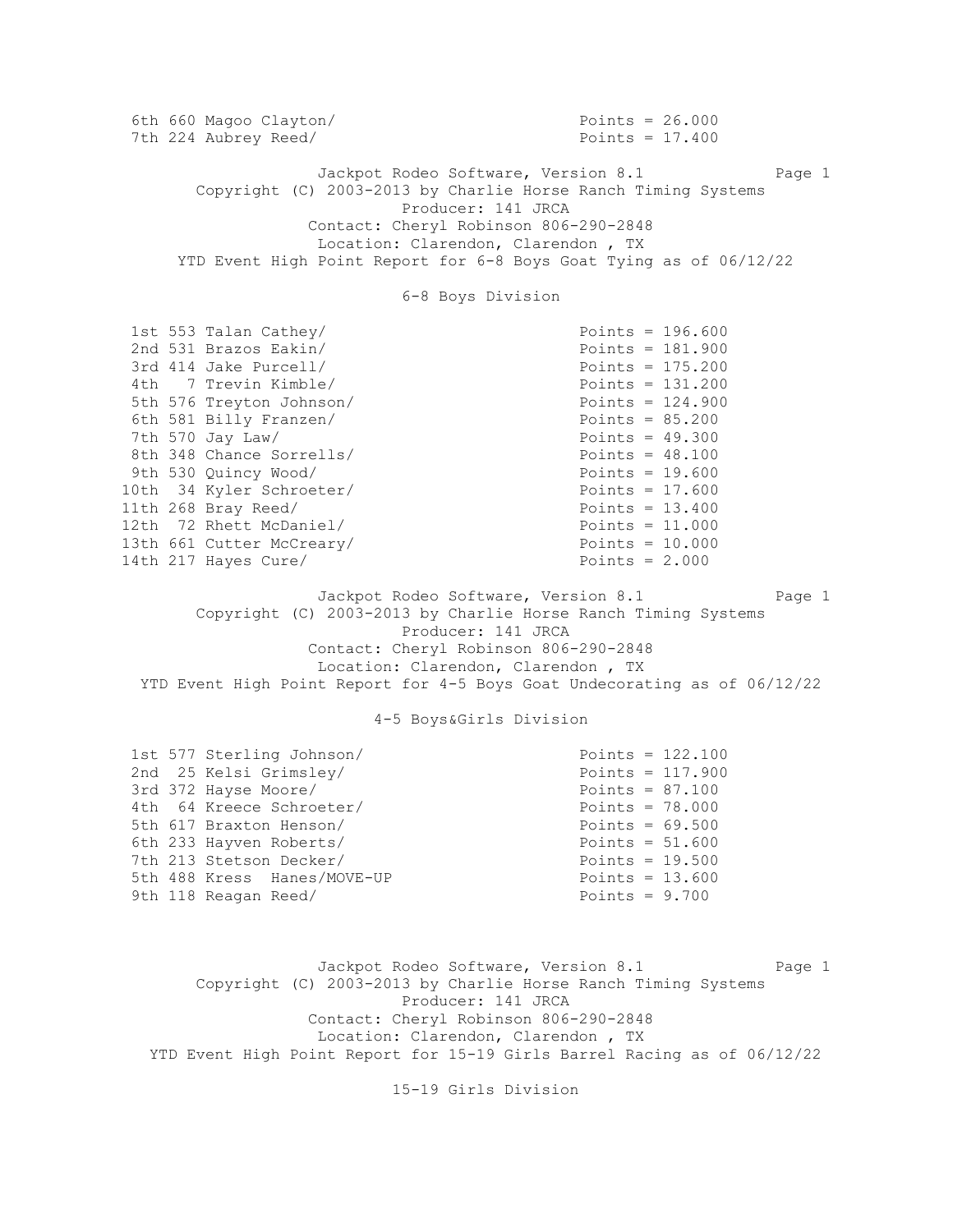1st 543 Kelli Frazier 1/ Points = 61.700 2nd 592 Brenna Ellis 1/ Points = 46.600 3rd 415 Jaylee Lane 1/ Points = 37.300 4th 2 Kendal Hill 1/ Points = 35.900 5th 280 Cole Nichols 1/ Points = 30.100 6th 258 Brilee Reed/ Points = 29.500 Jackpot Rodeo Software, Version 8.1 Page 1 Copyright (C) 2003-2013 by Charlie Horse Ranch Timing Systems Producer: 141 JRCA Contact: Cheryl Robinson 806-290-2848 Location: Clarendon, Clarendon , TX YTD Event High Point Report for 12-14 Girls Barrel Racing as of 06/12/22 12-14 Girls Division 1st 552 Avery Armstrong/ Points = 146.500 2nd 628 Makena Whitten/<br>
3rd 241 Bentley Cathey/<br>
Points = 82.000 3rd 241 Bentley Cathey/ Points = 82.000 4th 565 Kaytlyn Garrett/ Points = 65.400 5th 148 Tye Ann Dillingham/ Points = 56.500 6th 287 Meredithe Meeks/ Points = 46.300 7th 334 Kesslye Fuller/ Points = 45.900 8th 542 Quin Billingsley/ Points = 38.100 9th 234 Riley Wetsel/ Points = 32.500 10th 340 Jaycee Wetsel/ Points = 31.900 11th 116 Stoney Decker/ Points = 31.800 12th 353 Cole Nichols/ Points = 24.800 Jackpot Rodeo Software, Version 8.1 Page 1 Copyright (C) 2003-2013 by Charlie Horse Ranch Timing Systems Producer: 141 JRCA Contact: Cheryl Robinson 806-290-2848 Location: Clarendon, Clarendon , TX YTD Event High Point Report for 9-11 Girls Barrel Racing as of 06/12/22 9-11 Girls Division 1st 207 Etta Corse/ Points = 167.500 2nd 14 Joslyn Kimble/ Points = 140.800 3rd 147 Tinsley Dillingham/ Points = 121.400 4th 103 Pierce Van Ryn/ Points = 120.000 5th 17 Tailyn Kimble/ Points = 116.800 6th 229 Steeley Moore/ Points = 81.700<br>
7th 242 Ridley Cathey/ Points = 76.600 7th 242 Ridley Cathey/ Points = 76.600 8th 489 Raynee Robinson/ Points = 75.500 9th 248 Paysli Jo Groves/ Points = 58.100 10th 62 Lainey McDaniel/ Points = 36.200 11th 204 Kadi Jai Nobile/ Points = 22.600 12th 5 Kitlee Elliott/ Points = 12.800 13th 357 Halli Cure/ **Points = 4.000** Jackpot Rodeo Software, Version 8.1 Page 1 Copyright (C) 2003-2013 by Charlie Horse Ranch Timing Systems Producer: 141 JRCA Contact: Cheryl Robinson 806-290-2848 Location: Clarendon, Clarendon , TX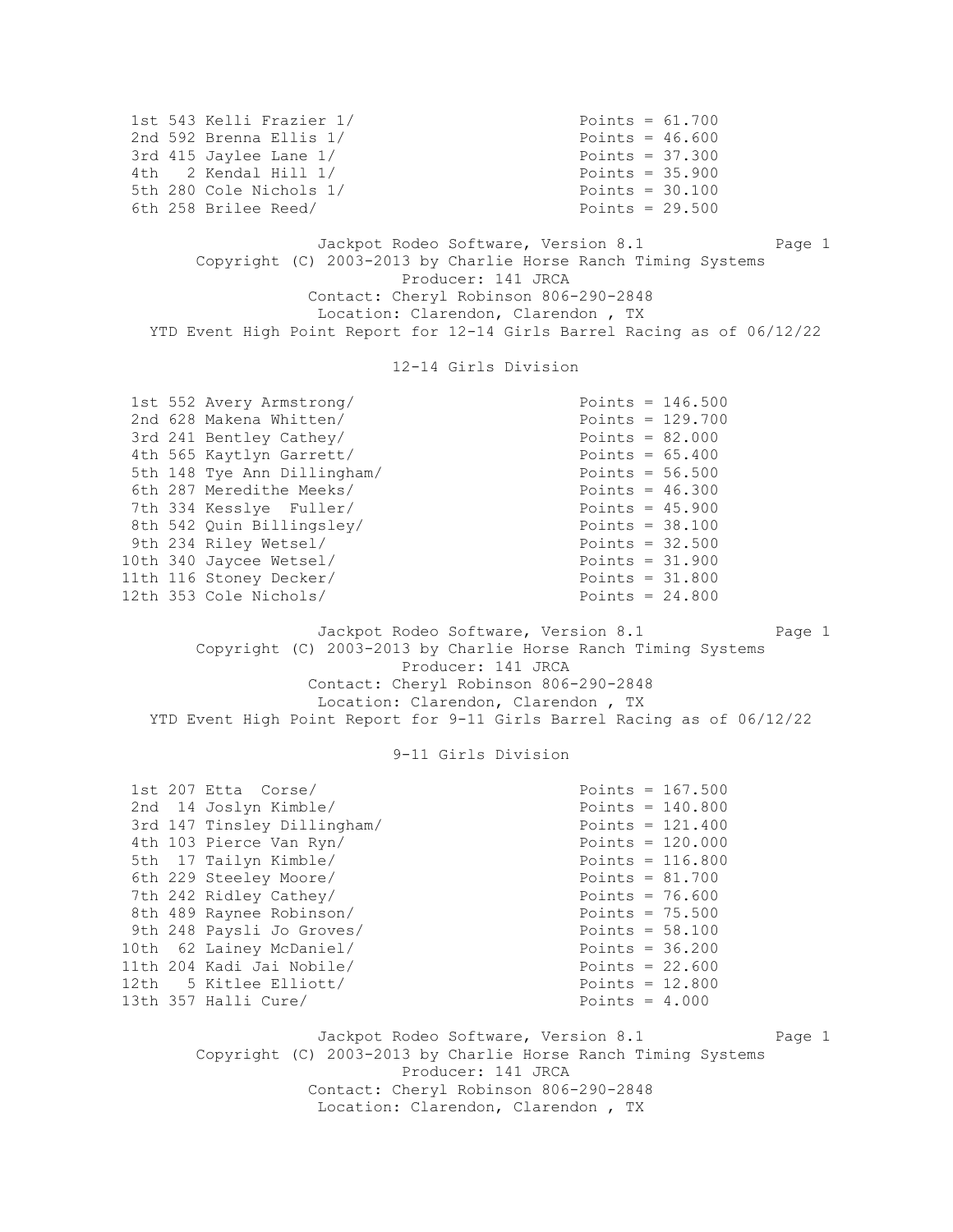YTD Event High Point Report for 6-8 Girls Barrel Racing as of 06/12/22

6-8 Girls Division

| 1st 270 Emma Armstrong/   | Points = $127.600$ |
|---------------------------|--------------------|
| 2nd 441 Kynadee Sinclair/ | Points = $112.000$ |
| 3rd 245 Finlay Groves/    | Points = $86.500$  |
| 4th 4 Saydee Sinclair/    | Points = $81.400$  |
| 5th 660 Magoo Clayton/    | Points = $45.500$  |
| 6th 224 Aubrey Reed/      | Points = $41.900$  |
| 7th 568 Braylie Roberts/  | Points = $36.600$  |

Jackpot Rodeo Software, Version 8.1 Page 1 Copyright (C) 2003-2013 by Charlie Horse Ranch Timing Systems Producer: 141 JRCA Contact: Cheryl Robinson 806-290-2848 Location: Clarendon, Clarendon , TX YTD Event High Point Report for 6-8 Boys Barrel Racing as of 06/12/22

6-8 Boys Division

| 1st 576 Treyton Johnson/<br>2nd 531 Brazos Eakin/ | Points = $123.800$<br>Points = $122.900$ |
|---------------------------------------------------|------------------------------------------|
| 3rd 348 Chance Sorrells/                          | Points = $110.300$                       |
| 4th 7 Trevin Kimble/                              | Points = $93.800$                        |
| 5th 581 Billy Franzen/                            | Points = $85.700$                        |
| 6th 570 Jay Law/                                  | Points = $77.600$                        |
| 7th 72 Rhett McDaniel/                            | Points = $62.400$                        |
| 8th 34 Kyler Schroeter/                           | Points = $24.500$                        |
| 9th 217 Hayes Cure/                               | Points = $23.600$                        |

Jackpot Rodeo Software, Version 8.1 Page 1 Copyright (C) 2003-2013 by Charlie Horse Ranch Timing Systems Producer: 141 JRCA Contact: Cheryl Robinson 806-290-2848 Location: Clarendon, Clarendon , TX YTD Event High Point Report for 4-5 Boys Barrel Racing as of 06/12/22

## 4-5 Boys&Girls Division

| 1st 25 Kelsi Grimsley/<br>2nd 577 Sterling Johnson/<br>3rd 617 Braxton Henson/ | Points = $141.400$<br>Points = $119.200$<br>Points = $74.400$ |
|--------------------------------------------------------------------------------|---------------------------------------------------------------|
| 4th 372 Hayse Moore/                                                           | Points = $63.800$                                             |
| 5th 233 Hayven Roberts/                                                        | Points = $55.600$                                             |
| 6th 64 Kreece Schroeter/                                                       | Points = $58.500$                                             |
| 7th 582 Ouinn Oxley/                                                           | Points = $53.200$                                             |
| 8th 213 Stetson Decker/                                                        | Points = $11.800$                                             |
| 9th 118 Reagan Reed/                                                           | Points = $1.000$                                              |

Jackpot Rodeo Software, Version 8.1 Page 1 Copyright (C) 2003-2013 by Charlie Horse Ranch Timing Systems Producer: 141 JRCA Contact: Cheryl Robinson 806-290-2848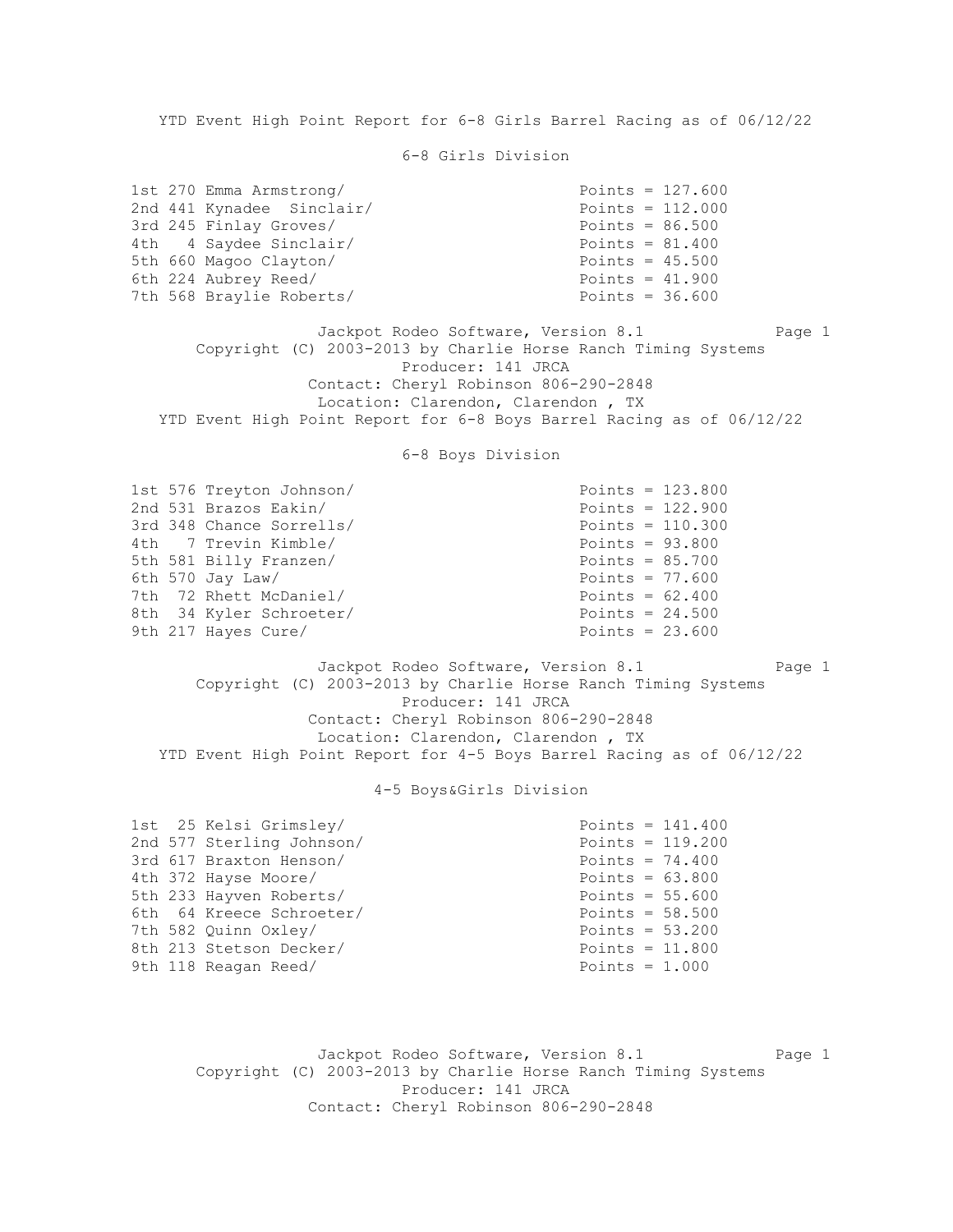Location: Clarendon, Clarendon , TX YTD Event High Point Report for 15-19 Girls Pole Bending as of 06/12/22

15-19 Girls Division

| 1st 19 Karlee Elliott 1/  | Points = $43.600$ |
|---------------------------|-------------------|
| 2nd 415 Jaylee Lane 1/    | Points = $41.000$ |
| 3rd 280 Cole Nichols 1/   | Points = $27.300$ |
| 4th 2 Kendal Hill 1/      | Points = $26.700$ |
| 5th 543 Kelli Frazier 1/  | Points = $21.000$ |
| 6th 258 Brilee Reed/      | Points = $20.000$ |
| 7th 219 Pierce Van Ryn 1/ | Points = $8.800$  |

Jackpot Rodeo Software, Version 8.1 Page 1 Copyright (C) 2003-2013 by Charlie Horse Ranch Timing Systems Producer: 141 JRCA Contact: Cheryl Robinson 806-290-2848 Location: Clarendon, Clarendon , TX YTD Event High Point Report for 12-14 Girls Pole Bending as of 06/12/22

# 12-14 Girls Division

| 1st 241 Bentley Cathey/     | Points = $98.300$ |
|-----------------------------|-------------------|
| 2nd 148 Tye Ann Dillingham/ | Points = $96.800$ |
| 3rd 565 Kaytlyn Garrett/    | Points = $81.800$ |
| 4th 552 Avery Armstrong/    | Points = $66.000$ |
| 5th 628 Makena Whitten/     | Points = $56.100$ |
| 6th 287 Meredithe Meeks/    | Points = $40.400$ |
| 7th 234 Riley Wetsel/       | Points = $17.000$ |
| 8th 353 Cole Nichols/       | Points = $16.200$ |
| 9th 340 Jaycee Wetsel/      | Points = $14.600$ |

Jackpot Rodeo Software, Version 8.1 Page 1 Copyright (C) 2003-2013 by Charlie Horse Ranch Timing Systems Producer: 141 JRCA Contact: Cheryl Robinson 806-290-2848 Location: Clarendon, Clarendon , TX YTD Event High Point Report for 9-11 Girls Pole Bending as of 06/12/22

## 9-11 Girls Division

| 1st 103 Pierce Van Ryn/     | Points = $169.100$ |
|-----------------------------|--------------------|
| 2nd 147 Tinsley Dillingham/ | Points = $162.400$ |
| 3rd 207 Etta Corse/         | Points = $156.200$ |
| 4th 17 Tailyn Kimble/       | Points = $138.900$ |
| 5th 204 Kadi Jai Nobile/    | Points = $84.000$  |
| 6th 14 Joslyn Kimble/       | Points = $71.300$  |
| 7th 242 Ridley Cathey/      | Points = $65.600$  |
| 8th 248 Paysli Jo Groves/   | Points = $63.600$  |
| 9th 229 Steeley Moore/      | Points = $57.700$  |
| 10th 489 Raynee Robinson/   | Points = $39.000$  |
| 11th 5 Kitlee Elliott/      | Points = $18.400$  |
| 12th 357 Halli Cure/        | Points = $18.300$  |
| 13th 62 Lainey McDaniel/    | Points = $11.500$  |

Jackpot Rodeo Software, Version 8.1 Page 1 Copyright (C) 2003-2013 by Charlie Horse Ranch Timing Systems